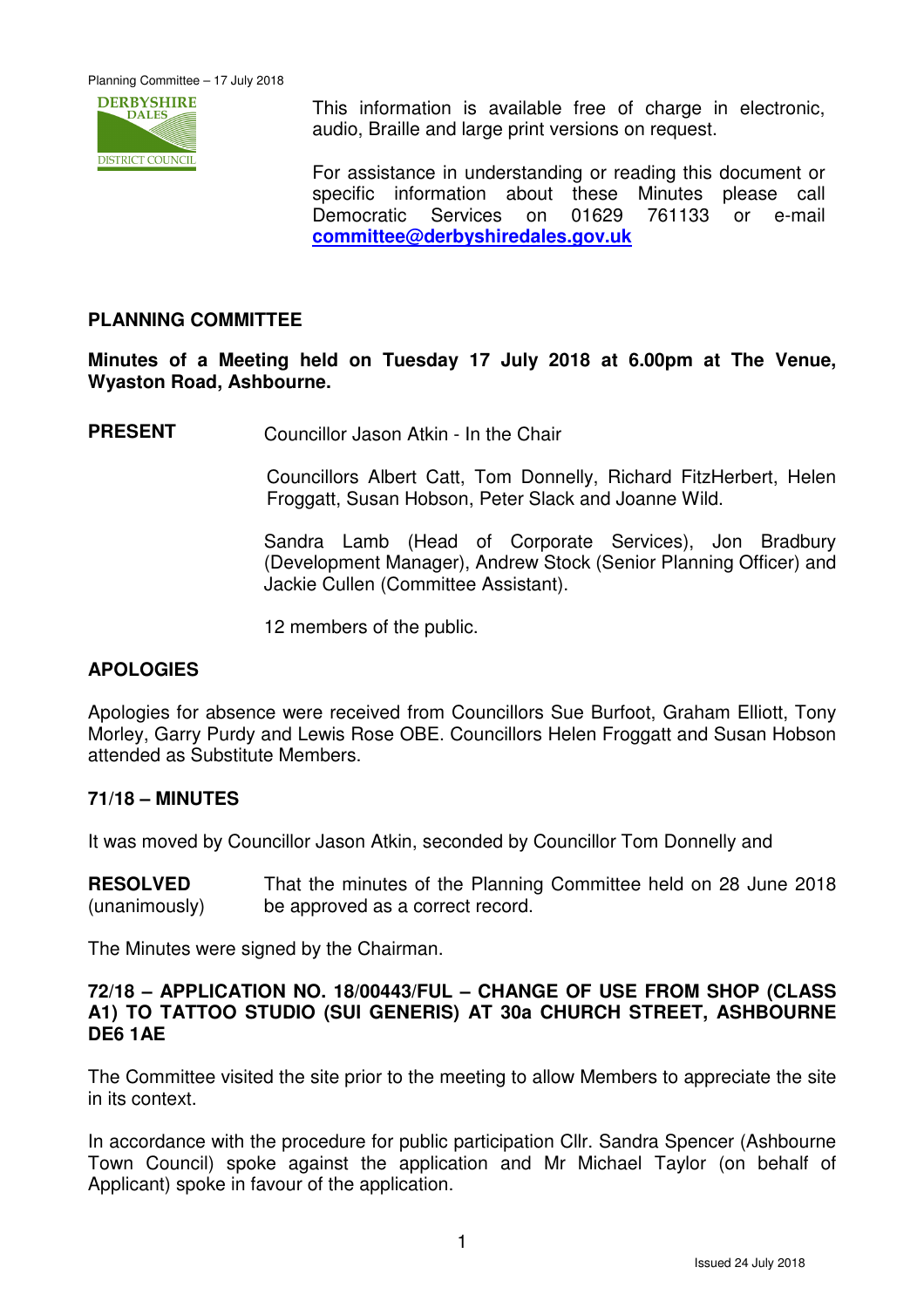It was moved by Councillor Joanne Wild, seconded by Councillor Albert Catt and

**RESOLVED** That planning permission be granted, subject to the conditions set out in the report.

**Voting:** 

| For                |   |
|--------------------|---|
| <b>Against</b>     |   |
| <b>Abstentions</b> | O |

The Chairman declared the motion carried.

### **73/18 – APPLICATION NO. 18/00616/FUL – TWO STOREY SIDE AND SINGLE STOREY FRONT AND REAR EXTENSIONS AT 14 WINDMILL LANE, ASHBOURNE DE6 1EY**

The Committee visited the site prior to the meeting to allow Members to appreciate the impact of the proposal on the character and appearance of the area and the amenity of the occupants of neighbouring properties.

In accordance with the procedure for public participation Mrs Gillian Binns and Mr David Binns (Neighbouring Property) spoke against the application, and Mrs Harriette Smith (Applicant) spoke in favour of the application.

It was moved by Councillor Albert Catt, seconded by Councillor Peter Slack and

**RESOLVED** (unanimously) That planning permission be granted, subject to the conditions set out in the report.

## **74/18 – APPLICATION NO. 18/00472/FUL – ERECTION OF AGRICULTURAL BUILDING TO HOUSE A MILKING PARLOUR AT HAREHILL FARM, ASHBOURNE ROAD, SUDBURY**

In accordance with the procedure for public participation Mr Bill Holland (Applicant) spoke in favour of the application.

It was moved by Councillor Albert Catt, seconded by Councillor Tom Donnelly and

**RESOLVED** (unanimously) That planning permission be granted, subject to the condition(s) set out in the report.

### **75/18 – INFORMATION ON ACTIVE AND CLOSED ENFORCEMENT INVESTIGATIONS**

It was moved by Councillor Tom Donnelly, seconded by Councillor Richard FitzHerbert and

#### **RESOLVED** That the report be noted.

(unanimously)